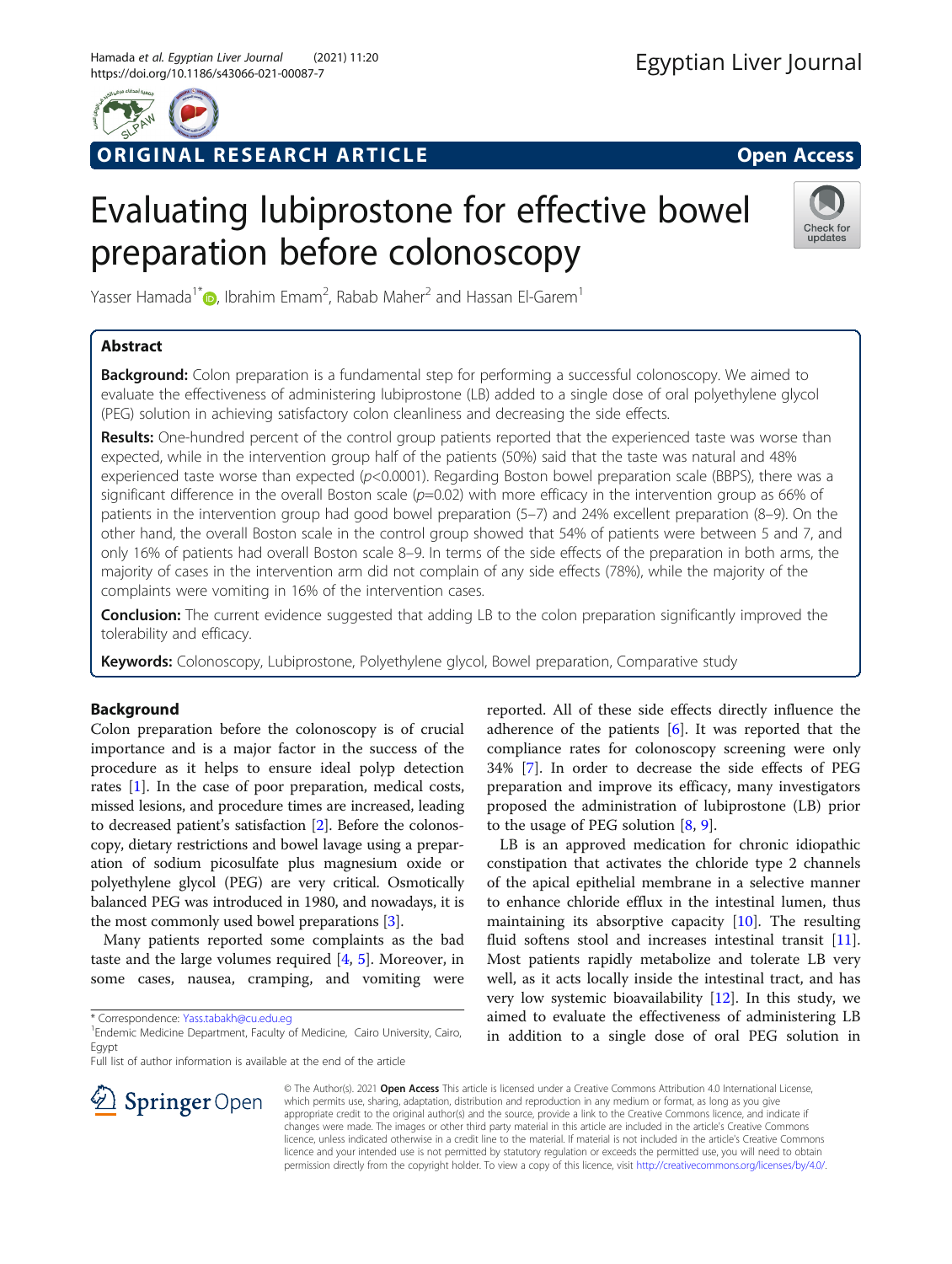achieving satisfactory colon cleanliness and decreasing the side effects.

#### **Methods**

## Study design

A parallel group randomized control study was conducted throughout a period of 6 months (May–November 2019), recruiting a total of 100 patients who were referred to the gastrointestinal endoscopy and liver unit Kasr El Aini (GIELUKA) for colonoscopic examination. By means of block randomization, patients were assigned into either of the two study groups. The first group (control group,  $n=50$ ) received the standard bowel preparation, two doses of PEG (120 mg of polyethylene glycol 3350 powder plus ascorbic acid), each dose added to 1L of water [[13\]](#page-5-0), while the second group (intervention group,  $n=50$ ) recieved lubiprostone-based preparation, lubiprostone (LB) (24 μg) tablets twice daily for 2 days, then only a single dose PEG 12 h before the colonoscopy. Both groups received only clear fluids for 24 h prior to colonoscopy. A written informed consent was obtained from all patients included.

#### Inclusion and exclusion criteria

Adult patients (18–65 years) of both genders, with average bodyweight, were included. Patients with chronic diarrhea, known or suspected ileus, gastrointestinal obstruction, gastric retention (gastro-paresis), rectal impaction, toxic colitis, toxic megacolon, uncontrolled inflammatory bowel disease presenting in severe activity, or bowel perforation were excluded. Moreover, we excluded pregnant or breastfeeding females, patients with previous significant gastrointestinal surgery, patients with uncontrolled pre-existing electrolyte abnormalities, patients with a severe renal impairment, and patients who require emergency colonoscopy without bowel preparation.

#### Data collection

Demographic data were obtained from all included patients, followed by complete colonoscopic examination with intravenous propofol sedation. The degree of bowel preparation was evaluated according to Boston bowel preparation scale (BBPS). Moreover, patients' feedback regarding tolerability and accessibility was also assessed using the 5-point Treatment Acceptability Questionnaire.

#### **BBPS**

The main objective of this scale was to evaluate specific issues that are influencing bowel preparation quality, as described by Kastenberg et al. [\[1](#page-4-0)]. According to the quality of the preparation, each colonic segment is graded from 0 to 3. By adding the score for all three segments, the overall score is obtained, resulting in a score between 0 and 9. A score below 4 is considered a bad preparation, resulting in a repeat procedure recommendation. The score of 5–7 is considered to be good preparation, whereas the score of 8–9 is considered to be excellent.

#### Statistical analysis

With a sample size of at least 78 (39/group), we had a power of 90% to assess whether the mean Boston scale was significantly higher in the lubiprostone group (~7.25 (1)) compared to its mean value in the control group of  $\sim$  6.5 (1), using a two-sample means test and a significance level of 0.05. Descriptive analysis was performed using STATA 15 and was described as mean and standard deviation (SD). Categorical variables were defined as frequency and percentage. The difference between the two groups was made using the chi-square test for categorial variables and the Student  $t$ -test for quantitative variables. p-values of less than 0.05 were considered to be significant.

#### Ethics and consent to participate

Being conformed to the ethical guidelines of the 1975 Declaration of Helsinki and its later amendments revised in Seoul, Korea, October 2008 as reflected in previous approval by the institution's human research committee, the study protocol was approved by the research ethical committee of the endemic medicine department and the institutional review board of the faculty of medicine, Cairo University. All patients had signed a written informed consent before the start of any procedure related to the study. The personal data were concealed and replaced by numbers for patient's confidentiality.

### Results

Table 1 shows the demographic data of the included patients. In the intervention group, 42 (84%) of included patients were aged 18–30, compared to 14 (28%) in the control group  $(p<0.0001)$ . Both genders were

|  |  |  |  | Table 1 Demographic characteristics of the included patients |  |
|--|--|--|--|--------------------------------------------------------------|--|
|--|--|--|--|--------------------------------------------------------------|--|

|                   | Control $(n=50)$ | Intervention $(n=50)$ | <i>p</i> -value |
|-------------------|------------------|-----------------------|-----------------|
| Age               |                  |                       |                 |
| $18 - 30$         | 14 (28%)         | 42 (84%)              | < 0.0001        |
| $30 - 40$         | 11 (22%)         | 6 (12%)               |                 |
| $40 - 50$         | 14 (28%)         | 2(4%)                 |                 |
| $50 - 60$         | 8 (16%)          | 0                     |                 |
| >60               | 3(6%)            | 0                     |                 |
| Gender            |                  |                       |                 |
| Male/female       | 36/14            | 32/18                 | 0.40            |
| First colonoscopy | 32 (64%)         | 41 (82%)              | 0.02            |
|                   |                  |                       |                 |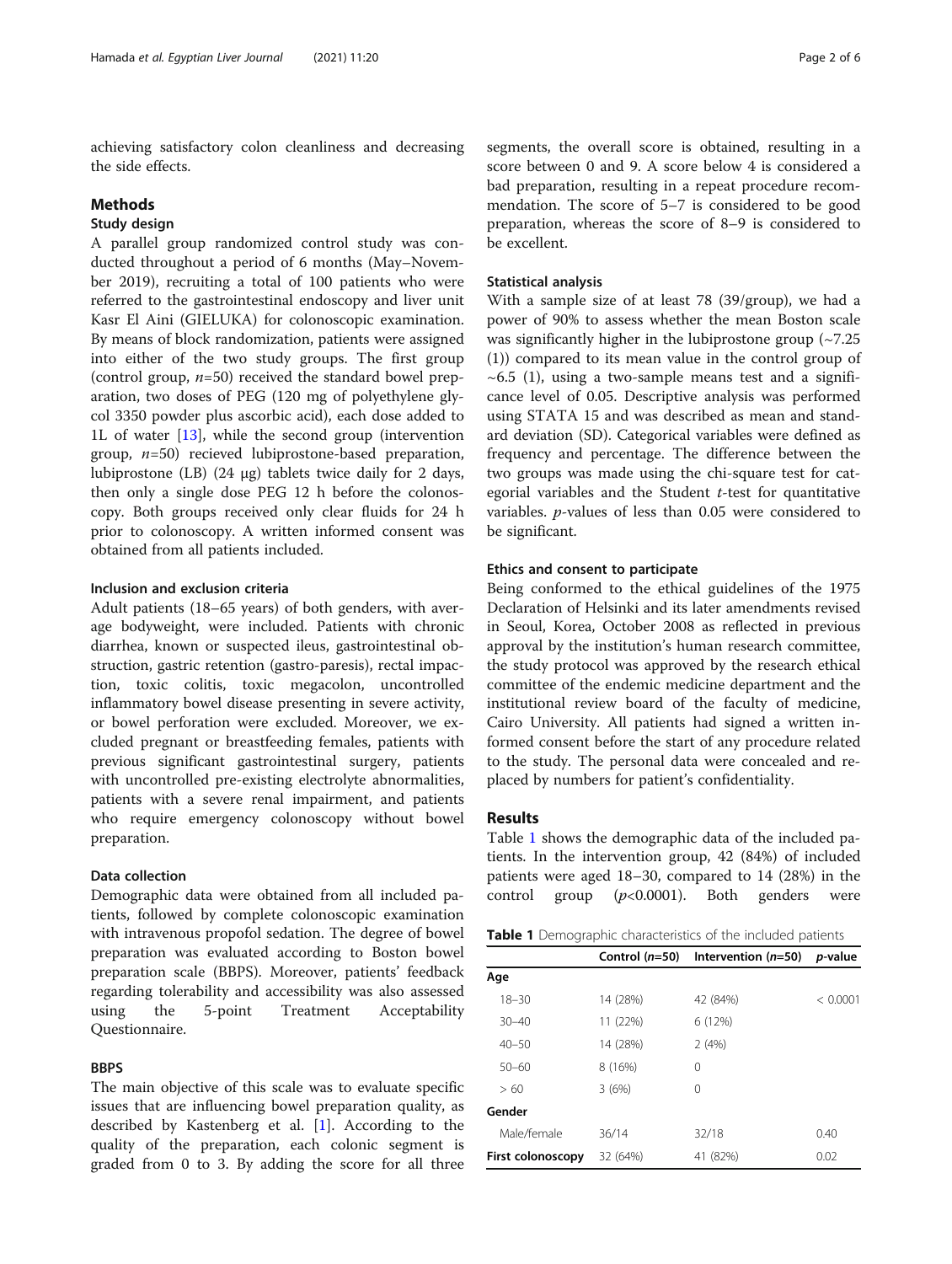represented in both groups  $(p=0.40)$ . This was the first colonoscopy experience for the majority of the included patients (82% of the intervention and 64% of the control groups). Regarding comorbidities, 72% of the patients did not report any comorbidities; however, 18% of patients were hypertensive, and only 4% were diabetic.

The main concerns before colonoscopy in the intervention group were purgatives  $(72\% \text{ vs. } 20\%, \text{ p<0.0001}),$ sedation (38% vs. 70%,  $p=0.001$ ), and colonoscopy (80%) vs. 66%,  $p=0.10$ ), compared to the control group. Interestingly, 100% of the control group reported that the experienced taste was worse than expected, while in the intervention group, half of the patients (50%) said that the taste was natural and 48% experienced a taste worse than expected  $(p<0.0001)$ . When the patients were asked about the amount of liquid they can consume, their answers were comparable in both groups  $(p=0.70)$ . The large liquid volume and bad taste are the main parameters that discouraged patients in the control group. In the intervention group, the patients reported bad taste and diarrhea as the main parameters that discouraged

them. When we asked the patients about how easy it was to consume the study preparation, we found a significant difference between both groups  $(p<0.0001)$ ; 80% of the control group reported difficult or very difficult, while only 12% in the intervention group chose difficult and 66% tolerable. Therefore, all patients (100%) in the control group would have used a different purgative if they had the choice, compared to 26% in the intervention group  $(p<0.0001)$ , (Table 2).

Regarding the side effects of the preparation in both arms, the majority of cases in the intervention group did not complain of any side effects (78%), while the majority of the complaints were vomiting in 16% of the cases. Only 22% reported no side effects from the preparation in the control group, but 34% complained of abdominal pain and vomiting (Table [3](#page-3-0)).

With respect to BBPS, there was a significant difference in the overall Boston scale (0.02) with more efficacy in the intervention group as 66% of patients had good bowel preparation (5–7) and 24% excellent preparation (8–9). On the other hand, the overall Boston scale in the

Table 2 Patient satisfaction

| <b>Parameters</b>                                       |                                 | Control $(n=50)$    | Intervention $(n=50)$ | p-value  |
|---------------------------------------------------------|---------------------------------|---------------------|-----------------------|----------|
| What concerns you most before colonoscopy               | Purgative                       | 10                  | 36                    | < 0.0001 |
|                                                         | Sedation                        | 35                  | 19                    | 0.001    |
|                                                         | Colonoscopy                     | 33                  | 40                    | 0.1      |
| I experienced the taste as                              | Neutral                         | 0                   | 25                    | < 0.0001 |
|                                                         | Worse than expected             | 50                  | 24                    |          |
|                                                         | Better than expected            | $\circ$             | 1.                    |          |
| Maximum volume of liquid you would be able to consume   | 0.5L                            | 9                   | 6                     | 0.7      |
|                                                         | 1 <sub>L</sub>                  | 27                  | 27                    |          |
|                                                         | 2L                              | 14                  | 16                    |          |
|                                                         | 3L                              | $\mathsf{O}\xspace$ |                       |          |
|                                                         | Maximum volume (L) median (IQR) | $1(1-2)$            | $1(1-2)$              | 0.3      |
| What would discourage you most                          | Bad taste                       | 47                  | 48                    | 0.6      |
|                                                         | Bad smell                       | $\circ$             | $\overline{2}$        | 0.1      |
|                                                         | Too large liquid volume         | 31                  | 8                     | < 0.0001 |
|                                                         | Diarrhea                        | $\overline{7}$      | 19                    | 0.006    |
| How easy or difficult was it to consume the study drugs | Very difficult                  | 11                  | $\circ$               | < 0.0001 |
|                                                         | Difficult                       | 29                  | 6                     |          |
|                                                         | Tolerable                       | 9                   | 33                    |          |
|                                                         | Easy                            |                     | 11                    |          |
| If I had the choice, I would for next colonoscopy       | Use a different purgative       | 50                  | 13                    | < 0.0001 |
|                                                         | Use this purgative              | 0                   | 36                    |          |
| The overall experience of the preparation               | Poor                            | 26                  | 12                    | < 0.0001 |
|                                                         | Bad                             | 12                  | 0                     |          |
|                                                         | Fair                            | 11                  | 15                    |          |
|                                                         | Good                            |                     | 23                    |          |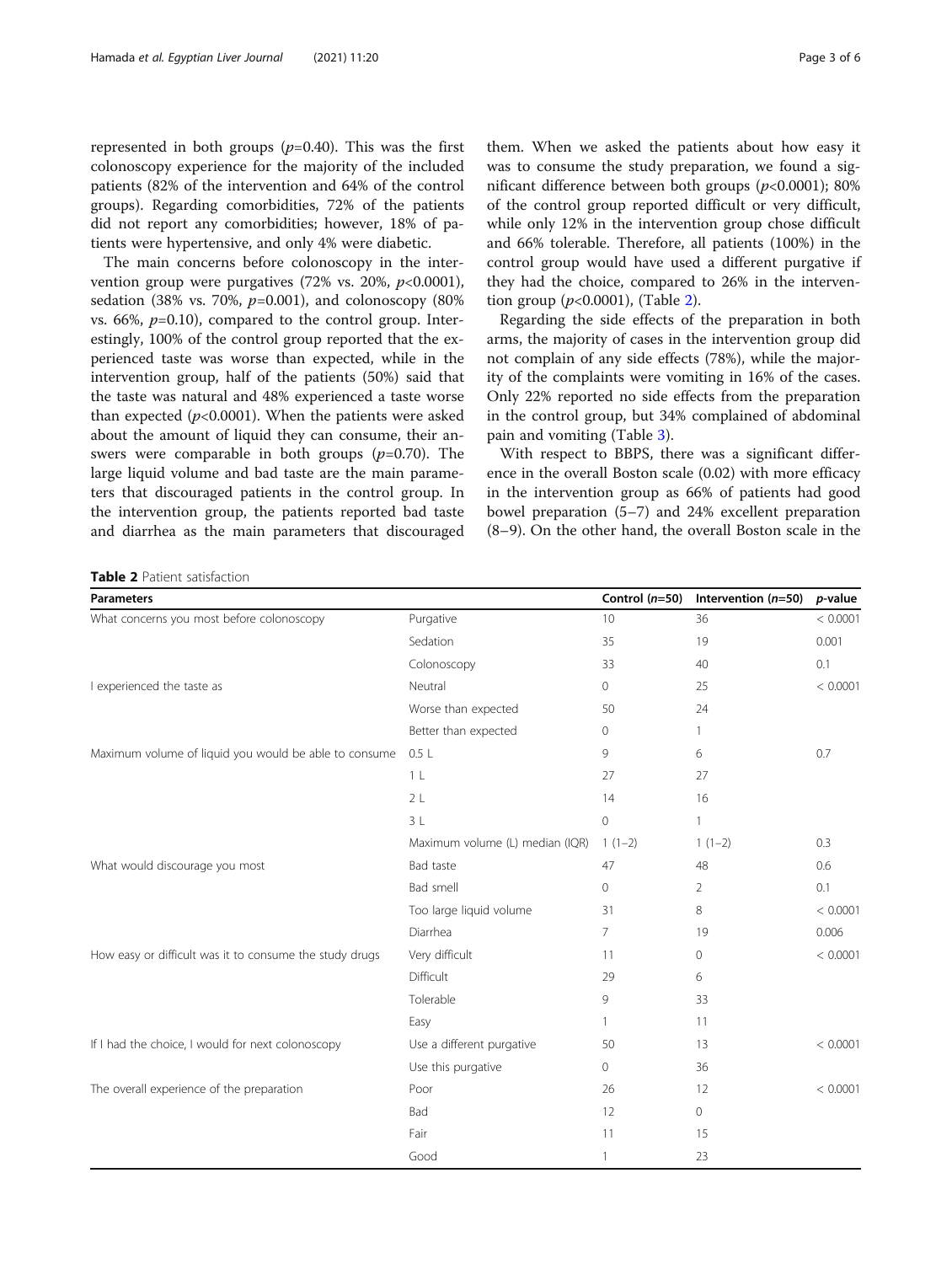#### <span id="page-3-0"></span>Table 3 Side effects

|                                       | Control $(n=50)$ | Intervention $(n=50)$ | р        |
|---------------------------------------|------------------|-----------------------|----------|
| <b>Experiencing side effects</b>      | 39 (78%)         | 11 (22%)              | < 0.0001 |
| Side effects                          |                  |                       |          |
| No                                    | 11 (22%)         | 39 (78%)              | < 0.0001 |
| Abdominal pain                        | 11 (22%)         | 1(2%)                 |          |
| <b>Vomiting</b>                       | 9(18%)           | 8 (16%)               |          |
| Abdominal pain and vomiting           | 17 (34%)         | 1(2%)                 |          |
| Abdominal pain and headache           | 1(2%)            | 0                     |          |
| Abdominal pain, vomiting and headache | 0                | 1(2%)                 |          |

control group showed that 54% of patients were between 5 and 7, and only 16% of patients had overall Boston scale 8–9 (Table 4).

## **Discussion**

Diagnostic accuracy and therapeutic safety in colonoscopy are significantly impacted by the quality of bowel preparation [[14](#page-5-0)–[17](#page-5-0)]. In this prospective comparative study, we addressed the quality of PEG preparation and patient satisfaction in both groups. Our findings demonstrated that adding LB to the preparation significantly improved the tolerability of the preparation. Additionally, it was associated with a lower incidence of adverse events, except for some cases of vomiting. In terms of efficacy, and according to the BBPS, the overall good and excellent outcomes of the intervention group were much higher than the standard group  $(p=0.02)$ . These findings indicate that the addition of LB produced a better colon cleansing, especially in the right colon. In addition, the

#### Table 4 BBPS

|         | Control $(n=50)$              | Intervention (n=50) | р        |
|---------|-------------------------------|---------------------|----------|
|         | Ascending colon score         |                     |          |
| 1       | 25                            | 16                  | 0.1      |
| 2       | 24                            | 32                  |          |
| 3       | 1                             | 2                   |          |
|         | <b>Transverse colon score</b> |                     |          |
| 1       | 15                            | 6                   | 0.02     |
| 2       | 29                            | 29                  |          |
| 3       | 6                             | 15                  |          |
|         | Descending colon score        |                     |          |
| 1       | 8                             | 0                   | < 0.0001 |
| 2       | 30                            | 24                  |          |
| 3       | 12                            | 26                  |          |
|         | <b>Overall Boston scale</b>   |                     |          |
| < 4     | 15                            | 4                   | 0.02     |
| $5 - 7$ | 27                            | 33                  |          |
| $8 - 9$ | 8                             | 12                  |          |

reduced need to repeat procedures in the LB group showed the significant impact of LB in the bowel preparation regimens.

Previous studies reported a success rate of PEG-based preparations of 56 to 76% for bowel cleansing. In our study, bowel preparation with the addition of LB has been effective in up to 90% of participants [[18\]](#page-5-0). The rapid and enhanced colonic passage time with LB, together with the enhanced duration of bowel movement, may have contributed to the efficacy [\[19](#page-5-0)]. At present, the greatest obstacle for patient tolerance and adherence is the large volume of PEG-based preparation and the associated distension, fever, nausea, and vomiting. Small volume PEG preparations provide an effective alternative to regular volume preparations to decrease bowel preparation pain and inconvenience [\[8](#page-4-0)].

Banerjee and colleagues evaluated the adequacy and efficacy of LB and PEG as a colonoscopy preparation. They found that excellent preparation was observed in 66.5% in the LB group and 38% in the standard group  $(p<0.01)$ , according to the BBPS scale [\[8](#page-4-0)]. Stengel and Jones assessed the tolerability, safety, and efficacy of LB prior to a single dose of PEG preparation without dietary restriction. They found that the addition of LB enhanced the colon cleansing in the whole colon. They showed that the total procedure time and abdominal bloating were significantly decreased in the LB group compared to the second group. However, they could not find any significant reduction in nausea in both groups [[9\]](#page-4-0).

Split dosing to improve patient tolerance has been recommended [\[20,](#page-5-0) [21](#page-5-0)]. However, Ell et al. have demonstrated in the meta-analysis that more than 70% of the patients had only a single intake of dosing [[22](#page-5-0)]. Therefore, the timing of the intake can be decided based on the convenience of the patient. Our findings appear similar. Furthermore, our study is noteworthy because we included all patients referred for colonoscopy and not only colorectal cancer screens. There have been no dietary restrictions.

This is the first study in Egypt to show that even lower doses of PEG will contribute to sufficient bowel cleaning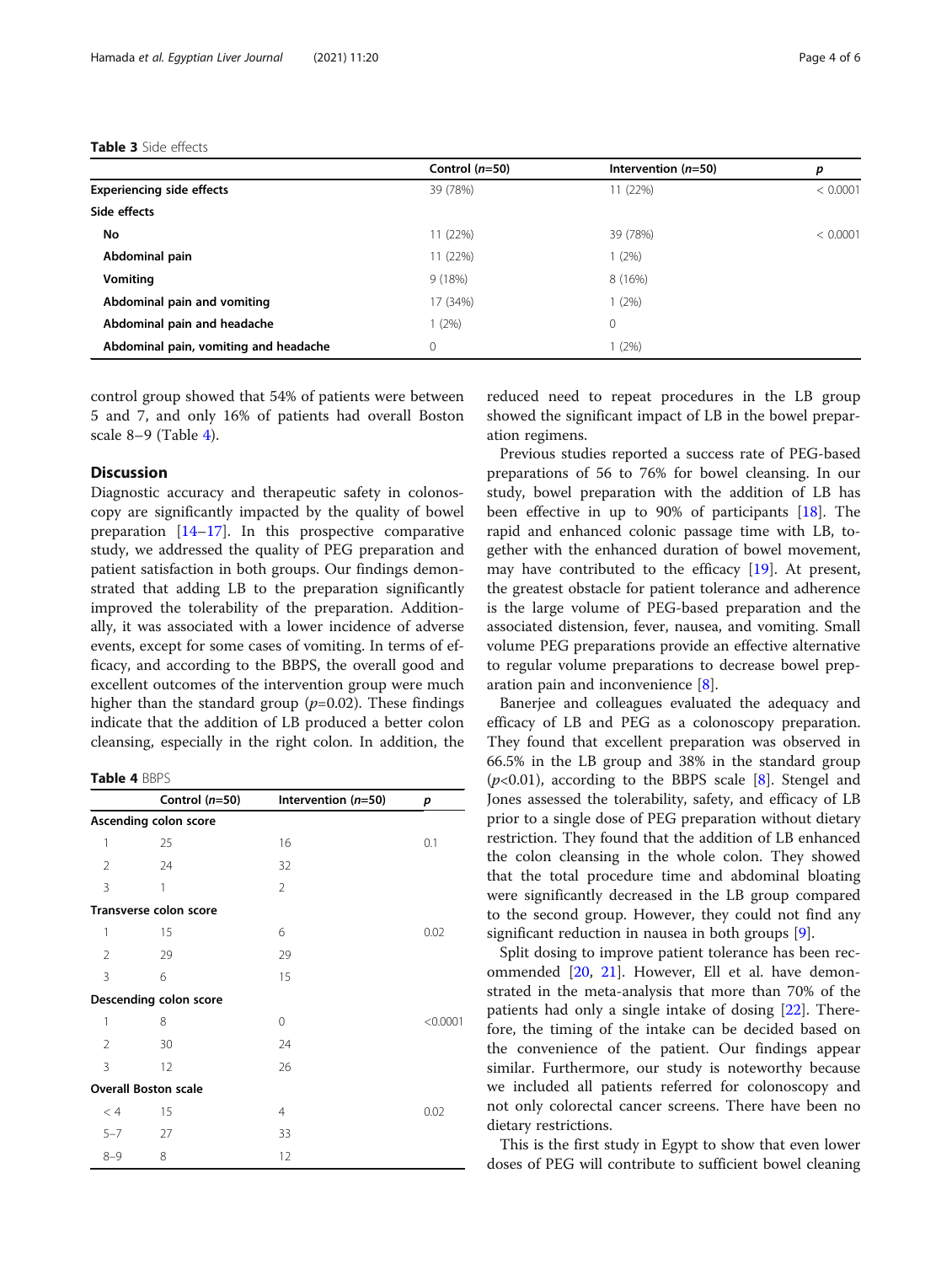<span id="page-4-0"></span>by incorporating LB. The usage of a more practical single-day PEG regimen will certainly boost patient adherence in future with the CRC screening guidelines. In fact, a preparation for a better colonoscopy was recently recommended on that same day.

The present study has some limitations, as it is a single-center study where only outpatients were recruited. Compliance and the outcomes could be enhanced by fairly mobile patients with a clear clarification of the planning procedures prior to the treatment. Moreover, the lesion abnormality rate was not assessed. It was not possible for us to speculate on the relationship between enhanced bowel preparation and an improved adenoma detection rate. In earlier studies, however, improved BBPS scores were associated with increased polyp detection rate.

The incidence and mortality of colorectal cancer decreased by diagnostic colonoscopies with exclusion samples of adenomatous polyps. However, patient compliance and tolerability have been significantly impacted by the obstacles of a large volume bowel preparation and the pre-procedure dietary restrictions. Our study demonstrated that LB pre-treatment 2 days before colonoscopy would enhance bowel cleansing with a substantially reduced rate of repeat procedures. Even lower doses of PEG could be used without any effect on the overall preparation quality.

## Conclusion

The current study shows a strong evidence that using lubiprostone is effective for sufficient bowel cleansing prior to colonoscopy, in comparison to the standard of care PEG preparation. Lubiprostone usage allowed reducing the volume of PEG solution needed during colon preparation which resulted in better patient satisfaction and tolerability of the preparation, while maintaining equivalent colon cleanliness results. Applying the same preparation strategy to a larger number of patients would allow better evaluation of the adenoma detection rate.

#### Abbreviations

PEG: Polyethylene glycol; LB: Lubiprostone; GIELUKA: Gastrointestinal endoscopy and liver unit Kasr El Aini; BBPS: Boston bowel preparation scale; SD: Standard deviation; BMI: Body mass index

#### Acknowledgements

For the patients and the authors for completing the study and manuscript

#### Authors' contributions

All listed authors have read and approved the manuscript. Y H: planning the study, colonoscopy of the studied patients, manuscript writing and editing. I E: patient recruitment and data analysis. R M: preparation of the manuscript and statistical analysis. H EG: revising and finalizing the manuscript

#### Funding

No funds or grants were received for completion of this work.

#### Availability of data and materials

Available upon reasonable request

#### **Declarations**

#### Ethics approval and consent to participate

Being conformed to the ethical guidelines, the study protocol was approved by the research ethical committee of the endemic medicine department and the institutional review board of the faculty of medicine, Cairo University. All patients had signed a written informed consent before the start of any procedure related to the study. The personal data were concealed and replaced by numbers for patient's confidentiality.

#### Consent for publication

Not applicable

#### Competing interests

The authors declare that they have no competing interest.

#### Author details

<sup>1</sup> Endemic Medicine Department, Faculty of Medicine, Cairo University, Cairo, Egypt. <sup>2</sup>Student Hospital, Cairo University Hospitals, Cairo, Egypt.

#### Received: 23 November 2020 Accepted: 4 March 2021 Published online: 20 March 2021

#### References

- 1. Kastenberg D, Bertiger G, Brogadir S (2018) Bowel preparation quality scales for colonoscopy. World J Gastroenterol 24(26):2833–2843. [https://doi.org/1](https://doi.org/10.3748/wjg.v24.i26.2833) [0.3748/wjg.v24.i26.2833](https://doi.org/10.3748/wjg.v24.i26.2833)
- 2. Rex DK, Schoenfeld PS, Cohen J, Pike IM, Adler DG, Fennerty MB, Lieb JG II, Park WG, Rizk MK, Sawhney MS, Shaheen NJ, Wani S, Weinberg DS (2015) Quality indicators for colonoscopy. Gastrointest Endosc 81(1):31–53. [https://](https://doi.org/10.1016/j.gie.2014.07.058) [doi.org/10.1016/j.gie.2014.07.058](https://doi.org/10.1016/j.gie.2014.07.058)
- 3. Franco DL, Leighton JA, Gurudu SR (2017) Approach to incomplete colonoscopy: new techniques and technologies. Gastroenterol Hepatol (N Y) 13(8):476–483
- 4. Lee KJ, Park HJ, Kim HS, Baik KH, Kim YS, Park SC, Seo HI (2015) Electrolyte changes after bowel preparation for colonoscopy: a randomized controlled multicenter trial. World J Gastroenterol 21(10):3041–3048. [https://doi.org/1](https://doi.org/10.3748/wjg.v21.i10.3041) [0.3748/wjg.v21.i10.3041](https://doi.org/10.3748/wjg.v21.i10.3041)
- 5. Adamcewicz M, Bearelly D, Porat G, Friedenberg FK (2011) Mechanism of action and toxicities of purgatives used for colonoscopy preparation. Expert Opin Drug Metab Toxicol 7(1):89–101. [https://doi.org/10.1517/17425255.2](https://doi.org/10.1517/17425255.2011.542411) [011.542411](https://doi.org/10.1517/17425255.2011.542411)
- 6. Kang SH, Jeen YT, Lee JH, Yoo IK, Lee JM, Kim SH, Choi HS, Kim ES, Keum B, Lee HS, Chun HJ, Kim CD (2017) Comparison of a split-dose bowel preparation with 2 liters of polyethylene glycol plus ascorbic acid and 1 liter of polyethylene glycol plus ascorbic acid and bisacodyl before colonoscopy. Gastrointest Endosc 86(2):343–348. <https://doi.org/10.1016/j.gie.2016.10.040>
- 7. Kherad O, Restellini S, Martel M, Barkun AN (2015) Polyethylene glycol versus sodium picosulfalte bowel preparation in the setting of a colorectal cancer screening program. Can J Gastroenterol Hepatol 29(7):384–390. <https://doi.org/10.1155/2015/350587>
- 8. Banerjee R, Chaudhari H, Shah N, Saravanan A, Tandan M, Reddy DN (2016) Addition of lubiprostone to polyethylene glycol (PEG) enhances the quality & efficacy of colonoscopy preparation: a randomized, double-blind, placebo controlled trial. BMC Gastroenterol 16(1):133. Published 2016 Oct 13. [https://](https://doi.org/10.1186/s12876-016-0542-0) [doi.org/10.1186/s12876-016-0542-0](https://doi.org/10.1186/s12876-016-0542-0)
- Stengel JZ, Jones DP (2008) Single-dose lubiprostone along with split-dose PEG solution without dietary restrictions for bowel cleansing prior to colonoscopy: a randomized, double-blind, placebo-controlled trial. Am J Gastroenterol 103(9):2224–2230. [https://doi.org/10.1111/j.1572-0241.2008.02](https://doi.org/10.1111/j.1572-0241.2008.02053.x) [053.x](https://doi.org/10.1111/j.1572-0241.2008.02053.x)
- 10. Wilson N, Schey R (2015) Lubiprostone in constipation: clinical evidence and place in therapy. Ther Adv Chronic Dis 6(2):40–50. [https://doi.org/10.1177/2](https://doi.org/10.1177/2040622314567678) [040622314567678](https://doi.org/10.1177/2040622314567678)
- 11. Bijvelds MJC, Bot AG, Escher JC, de Jonge HR (2009) Activation of intestinal Cl- secretion by lubiprostone requires the cystic fibrosis transmembrane conductance regulator. Gastroenterology 137(3):976–985 Available from: <https://doi.org/10.1053/j.gastro.2009.05.037>